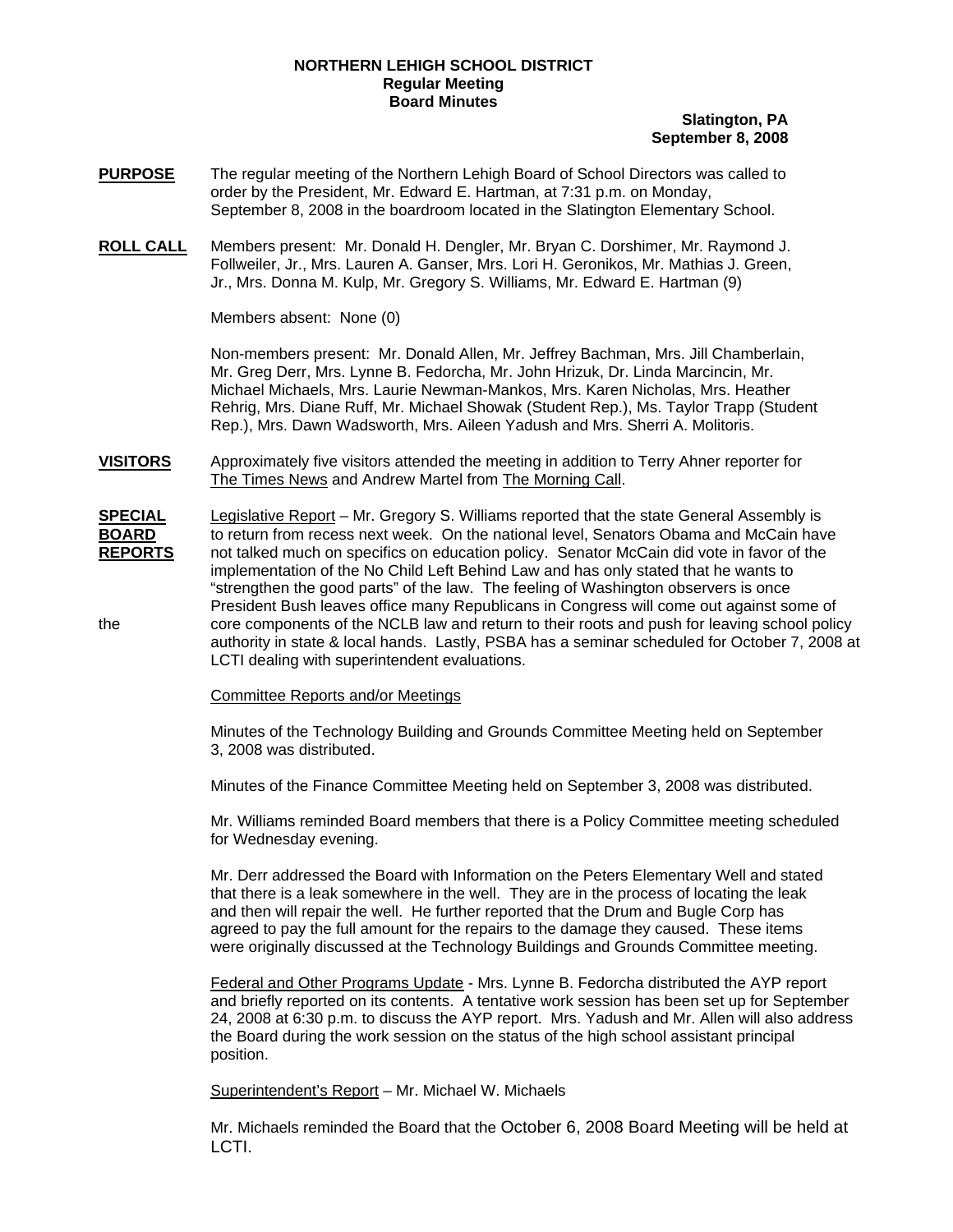| <b>SPECIAL</b><br><b>BOARD</b><br><b>REPORTS</b><br>(cont.) | Mr. Michaels presented books to both elementary buildings for their library. Slatington<br>Elementary received "You Can Do It" by Tony Dungy and Peters Elementary received<br>"The Long Journey Home" by David Bedford and Penny Ives.                                                                                                |  |  |  |
|-------------------------------------------------------------|----------------------------------------------------------------------------------------------------------------------------------------------------------------------------------------------------------------------------------------------------------------------------------------------------------------------------------------|--|--|--|
|                                                             | The Third Day Enrollment Report was distributed to all Board members.                                                                                                                                                                                                                                                                  |  |  |  |
|                                                             | Mr. Michaels stated he would be meeting shortly with the student council officers and all the<br>class officers at the high school and after that he will continue to meet monthly with student<br>council. His plans also include eating weekly in one of the building cafeterias to be out with the<br>students.                     |  |  |  |
|                                                             | Mr. Hartman recognized the following staff members who retired from our district this year<br>and presented them with a gift. They were John Parry and Nicholas Sham, Sr.                                                                                                                                                              |  |  |  |
| <b>PERSONNEL</b>                                            | Mr. Green made a motion, which was seconded by Mr. Williams, that the Board of Education<br>approves the following personnel items:                                                                                                                                                                                                    |  |  |  |
| Substitute                                                  | Approve the following substitute teachers for the 2008-2009 school year at the 2008-2009<br>substitute                                                                                                                                                                                                                                 |  |  |  |
| Instructional                                               | teacher rates as approved on the Supplementary Personnel Salary Schedule:                                                                                                                                                                                                                                                              |  |  |  |
|                                                             | Jena Wassmer - Elementary                                                                                                                                                                                                                                                                                                              |  |  |  |
| Non-<br>Instructional                                       | Approve the following individuals as substitute cafeteria workers for the 2008-2009 school<br>year at the 2008-2009 substitute rate as approved on the Supplementary Personnel Salary<br>Schedule:                                                                                                                                     |  |  |  |
|                                                             | <b>Heather Kuntz</b>                                                                                                                                                                                                                                                                                                                   |  |  |  |
|                                                             | Approve the following individuals as substitute aides for the 2008-2009 school year at the 2008-<br>2009 substitute rate as approved on the Supplementary Personnel Salary Schedule:                                                                                                                                                   |  |  |  |
|                                                             | <b>Heather Kuntz</b>                                                                                                                                                                                                                                                                                                                   |  |  |  |
| Co-Curricular<br>Appointments                               | Future Business Leaders of America Advisor<br>Kimberly Jones<br>\$530.76                                                                                                                                                                                                                                                               |  |  |  |
| Game<br>Workers<br>2008-2009                                | Approve the following list of people as Game Workers for the 2008-2009 school year. Game<br>Workers consist of ticket sellers and takers, game announcers, scoreboard operators, timers,<br>field judges, scorekeepers. Rate of pay is consistent with the rates approved on the 2008-2009<br>Supplementary Personnel Salary Schedule. |  |  |  |
|                                                             | <b>Terry Bowman</b><br><b>Elizabeth Case</b><br>Kelly Follweiler<br>Stephen Haas<br>Dave Humenik<br>Kathleen Reese<br>Jessica Schoenberger<br>Amy Zeiser                                                                                                                                                                               |  |  |  |
| Salary<br>Adjustments                                       | Acknowledge the following teachers who have completed the requirements per the Collective<br>Bargaining Agreement that would entitle them to a salary increase for the 2008-2009 school year:                                                                                                                                          |  |  |  |
|                                                             | Michael Hammond<br>Step 5B<br>From:<br>To:<br>Step 5B+24                                                                                                                                                                                                                                                                               |  |  |  |
|                                                             |                                                                                                                                                                                                                                                                                                                                        |  |  |  |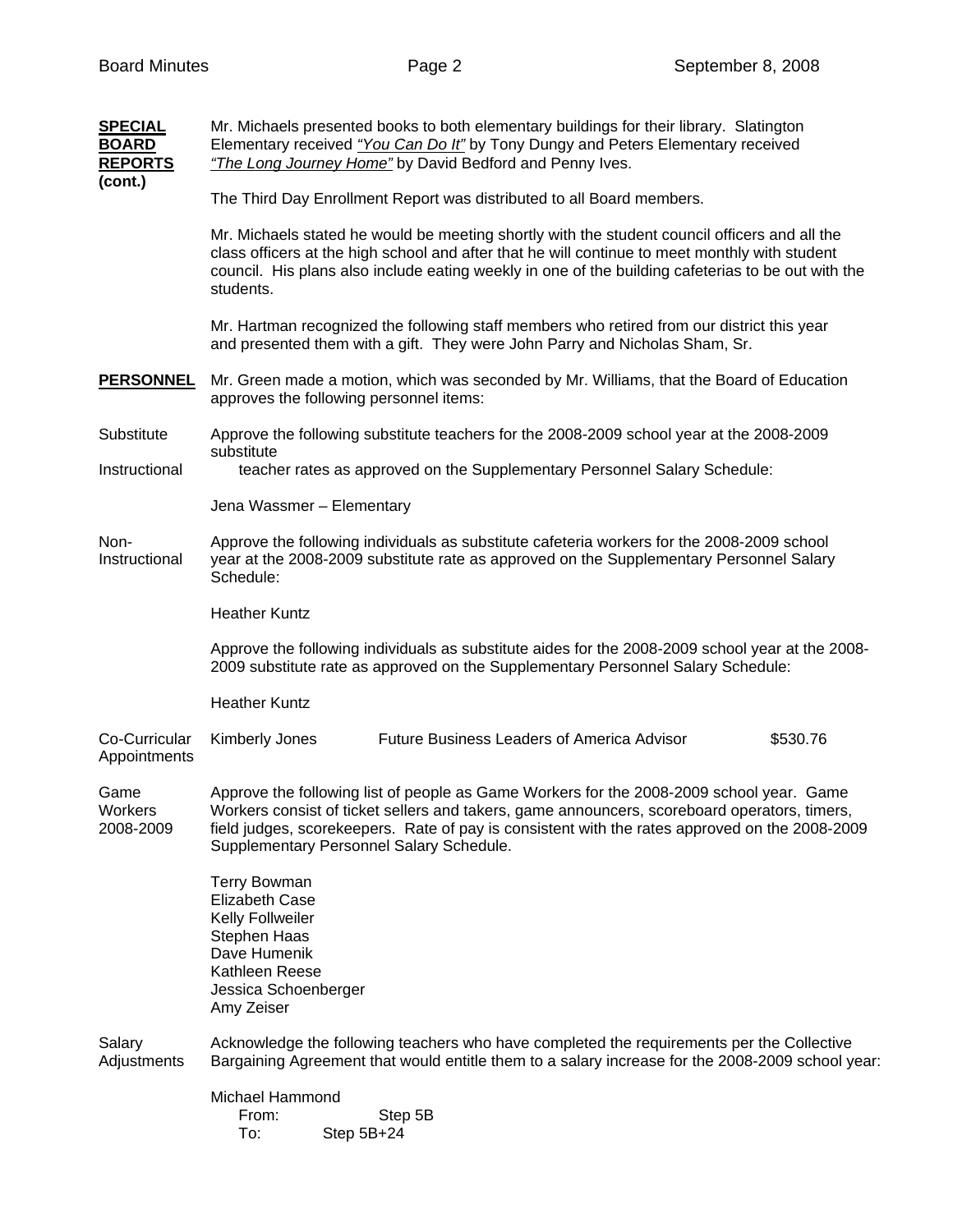| <b>Board Minutes</b>                                                          |                                                                                                                                                                                                                                                                                                                                                                                                                                                                      | Page 3                                                                                                                                                                                    | September 8, 2008                                                                                                                                                                                                                                                                                                                                                                                                    |  |
|-------------------------------------------------------------------------------|----------------------------------------------------------------------------------------------------------------------------------------------------------------------------------------------------------------------------------------------------------------------------------------------------------------------------------------------------------------------------------------------------------------------------------------------------------------------|-------------------------------------------------------------------------------------------------------------------------------------------------------------------------------------------|----------------------------------------------------------------------------------------------------------------------------------------------------------------------------------------------------------------------------------------------------------------------------------------------------------------------------------------------------------------------------------------------------------------------|--|
| <b>PERSONNEL</b><br>(cont.)                                                   | YEA:<br>NAY:                                                                                                                                                                                                                                                                                                                                                                                                                                                         | Mr. Dengler, Mr. Dorshimer, Mr. Follweiler, Mrs. Ganser, Mrs. Geronikos, Mr. Green,<br>Mrs. Kulp, Mr. Williams, Mr. Hartman (9)<br>None $(0)$                                             |                                                                                                                                                                                                                                                                                                                                                                                                                      |  |
| <b>CONFER-</b><br><b>ENCES</b>                                                | Mrs. Geronikos made a motion, which was seconded by Mrs. Ganser, that the Board of<br>Education approves the following conference item:                                                                                                                                                                                                                                                                                                                              |                                                                                                                                                                                           |                                                                                                                                                                                                                                                                                                                                                                                                                      |  |
| School                                                                        |                                                                                                                                                                                                                                                                                                                                                                                                                                                                      | Psychologist Budget                                                                                                                                                                       | Heather Rehrig - 2008 ASPP Conference - Resilience and the Role of the School Psychologist -<br>October 14-16, 2008 - Ramada Inn, State College, PA - Registration: \$290.00, Lodging:<br>\$240.00, Travel: \$160.00, Meals: \$50.00 - Total Approximate Cost: \$740.00 - Funding:                                                                                                                                   |  |
|                                                                               | YEA:<br>NAY:                                                                                                                                                                                                                                                                                                                                                                                                                                                         | Mr. Dengler, Mr. Dorshimer, Mr. Follweiler, Mrs. Ganser, Mrs. Geronikos, Mr. Green,<br>Mrs. Kulp, Mr. Williams, Mr. Hartman (9)<br>None $(0)$                                             |                                                                                                                                                                                                                                                                                                                                                                                                                      |  |
| <b>POLICY</b>                                                                 | Mrs. Ganser made a motion, which was seconded by Mrs. Geronikos, that the Board of<br>Education approves the following policy item:                                                                                                                                                                                                                                                                                                                                  |                                                                                                                                                                                           |                                                                                                                                                                                                                                                                                                                                                                                                                      |  |
| <b>Field Trips</b><br>German-<br>American<br>Exchange                         | September 30, 2008 - Amish County, Lancaster PA<br>October 2, 2008 - Philadelphia, PA - Liberty Bell, Independence Hall, Christ Church, etc.<br>October 6, 2008 - New York City, NY - Empire State Building, Times Square, Broadway<br>*Funded by approved budget requests and fundraising                                                                                                                                                                           |                                                                                                                                                                                           |                                                                                                                                                                                                                                                                                                                                                                                                                      |  |
| Group*                                                                        | YEA:<br>NAY:                                                                                                                                                                                                                                                                                                                                                                                                                                                         | Mr. Dengler, Mr. Dorshimer, Mr. Follweiler, Mrs. Ganser, Mrs. Geronikos, Mr. Green,<br>Mrs. Kulp, Mr. Williams, Mr. Hartman (9)<br>None $(0)$                                             |                                                                                                                                                                                                                                                                                                                                                                                                                      |  |
| <b>CURRIC-</b><br><b>ULUM</b><br><b>AND</b><br><b>INSTRUC-</b><br><b>TION</b> | weeks.                                                                                                                                                                                                                                                                                                                                                                                                                                                               | Mr. Dorshimer asked where we stand with the parent portion of Power School in the Slatington<br>Elementary School. He was informed that they would be up and running in the next few      |                                                                                                                                                                                                                                                                                                                                                                                                                      |  |
| <b>NEW</b><br><b>BUSINESS</b>                                                 | Mr. Dorshimer stated that when students graduate from the high school we give transcripts<br>out but at what point in time does the free transcripts end? It costs money to run pages of<br>transcripts off and as a taxpayer he does not feel he should be funding the labor, costs and<br>mailing of these transcripts once they have graduated from high school. He is asking the<br>policy committee to look into this situation. His understanding is that many |                                                                                                                                                                                           |                                                                                                                                                                                                                                                                                                                                                                                                                      |  |
| organizations call<br>and we say it costs                                     |                                                                                                                                                                                                                                                                                                                                                                                                                                                                      |                                                                                                                                                                                           | for paperwork on former students and they ask what the cost will be<br>nothing because we have no policy on this issue.                                                                                                                                                                                                                                                                                              |  |
| Resolution<br><b>LCCC</b>                                                     |                                                                                                                                                                                                                                                                                                                                                                                                                                                                      | Mr. Green made a motion, which was seconded by Mr. Dorshimer, that the Board<br>of Education approves the following new business item:                                                    |                                                                                                                                                                                                                                                                                                                                                                                                                      |  |
| Land<br>Purchase                                                              |                                                                                                                                                                                                                                                                                                                                                                                                                                                                      | Lehigh Carbon Community College - Capital Project - Purchase of 100 Acres more or less                                                                                                    |                                                                                                                                                                                                                                                                                                                                                                                                                      |  |
| for a cost<br>the funds or<br>Pennsylvania<br>2.2 of the Rules,               |                                                                                                                                                                                                                                                                                                                                                                                                                                                                      | <b>RESOLVED</b> that in accordance with Section 2.2 of the Rules, Regulations and Procedures for<br>of 100 acres more or less located adjacent to the College from KidsPeace Corporation, | Lehigh Carbon Community College ("College"), the Board of Directors hereby approves purchase<br>of \$1,680,000.00 plus applicable Closing Costs, provided the College secures<br>financing without local sponsor contribution and the purchase is approved by the<br>Department of Education and the College's sponsor in accordance with Section<br>Regulations and Procedures for Lehigh Carbon Community College. |  |
|                                                                               | YEA:<br>NAY:                                                                                                                                                                                                                                                                                                                                                                                                                                                         | Mr. Dengler, Mr. Dorshimer, Mr. Follweiler, Mrs. Ganser, Mrs. Geronikos, Mr. Green,<br>Mrs. Kulp, Mr. Williams, Mr. Hartman (9)<br>None $(0)$                                             |                                                                                                                                                                                                                                                                                                                                                                                                                      |  |
| <b>FINANCIAL</b>                                                              |                                                                                                                                                                                                                                                                                                                                                                                                                                                                      | Mrs. Ganser made a motion, which was seconded by Mr. Dengler, that the Board of                                                                                                           |                                                                                                                                                                                                                                                                                                                                                                                                                      |  |

Education approves the following financial items: